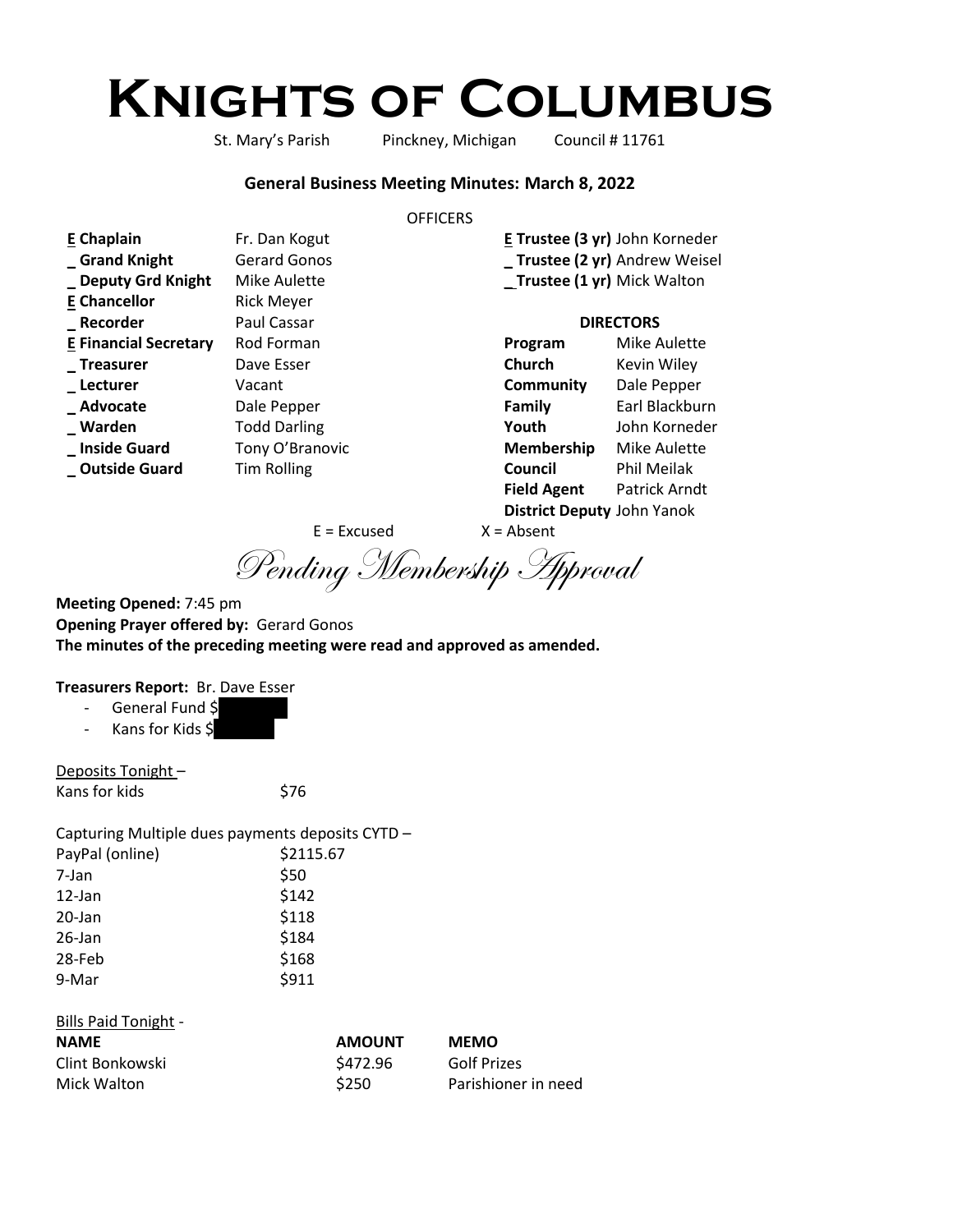# **Grand Knight:** Br. Gerard Gonos

- Star Council award activities only need one more event for Family
	- $\circ$  Mother Son Dance Friday May 6<sup>th</sup> (Mother's Day weekend)
	- o Daddy Daughter dance Friday May 13<sup>th</sup> (Spring Theme)
		- Will plan on using the photo booth contact that we used time who also has DJ services
		- Will like to advertise with Flyers in advance
	- o Will discuss the Pregnancy Help Line Mobile Unit next month as more information becomes available
	- $\circ$  St. Mary Magdalene has a process that produces 1000 pasties between 8 people over two weekends; we will look into observing their process (they do it multiple times a year)
- Men's club may need some more help at the fish fries Friday; prayerfully consider helping out
- For MI Drive should we collect at McDonald's & Busch's? Palm Sunday Weekend. (could look into Car Wash, Family Dollar)
	- o Dave will reach out to McDonalds and Busch's.
	- o Have two boxes of tootsie rolls, will probably need more
	- Need to reach out members to update email addresses

# **Membership Director & DGK:** Br. Mike Aulette

- Exemplification went well and welcomed 4 new members
- Went through old Knight's stuff and found old Coffee and Donuts and thought we could offer to the men's club to take over once a month after 9am mass
	- o Idea to also do some sort of event after 5:00pm mass
- Will invite Fr. to the next planning meeting March 30<sup>th</sup>

## **Community Director:** Dale Pepper

- The exemplification went really well with Knights taking on new parts in the ceremony, everyone did a great job!
- Bob Barba has been discharged from the hospital and is in a recovery center, The Willows on Byron road on the other side of 59; he's gaining his strength in hopes to go home soon, keep him in your prayers
- The MI Rite to Life State Council does a banquet every year, this year is going to be in Troy at the San Marino Club
	- $\circ$  Tues April 5<sup>th</sup> Keynote speaker is George Dennehy (song writer and instrumentalist all without arms!!)
	- $\circ$  Dale has reserved a table of ten and has 4 seats open, let him know if you're interested in going

## **Golf Outing:** Dave Esser

- We're a bit Late in getting started for Golf this year as Timber Trace is being sold and the sale is not yet finalized
	- $\circ$  We have a date saved with the potential new owner July 30<sup>th</sup>
- Sponsors is where our money is made, reach out to the places where you do business locally, please start thinking about who you can get to sponsor

## **District Deputy**: John Yanok

- Great job on the exemplification, very proud of the council!
- Holy Spirit Council is going to have an exemplification this Sunday at noon, let them know if we have any new members coming
- 10784's are lining up with the 4 of 16 programs that we're going to claim for star council
- Lot of talk on how to help the refugees from the Ukraine KofC councils in Poland are helping to take in Ukrainian refugees. If we find direct KofC contacts in Poland, we will share to make donations directly to where help is needed